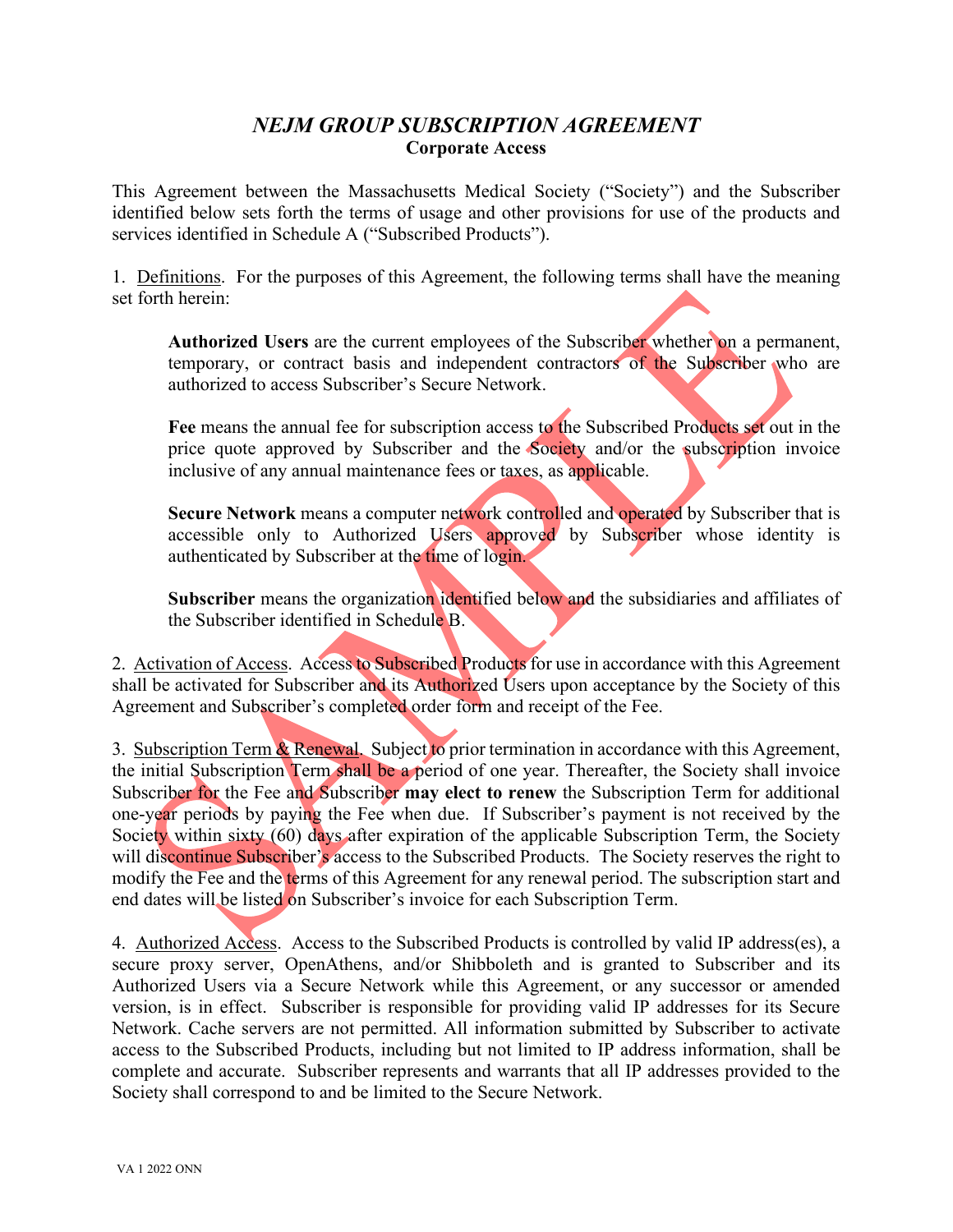5. Authorized Use. Subscriber, by its Authorized Users, may:

(1) Use material from the Subscribed Products in accordance with copyright and other applicable laws for the internal research, study, product development and reference purposes of Authorized Users;

(2) Store and distribute to other Authorized Users, single copies of materials from the Subscribed Products (in print or electronic form) for internal research, study, product development, and reference purposes consistent with the employment of Authorized Users.

(3) Store and provide print or electronic copies of articles from the Subscribed Products to national or international regulatory authorities solely for the purpose of, or in anticipation of, regulatory approval, patent or trademark applications or other legal or regulatory purposes in respect of the Subscribers' products and services.

(4) Use automated search tools to search the Subscribed Products, index limited portions thereof and save relevant metadata during the term of this Agreement for the sole purpose of directing Authorized Users to specific content at the Subscribed Products.

(5) Reactively supply on an ad hoc basis single copies (print or electronic) of individual articles from the Subscribed Products to individual third parties in response to a specific request for medical information purposes.

6. Prohibited Use.For the avoidance of doubt, Subscriber and its Authorized Users shall not transmit, distribute, or display electronic or printed copies of material from the Subscribed Products to anyone other than Authorized Users, except as permitted in Section 5 (e.g., the distribution or display of material from the Subscribed Products by the Subscriber's sales representatives to anyone who is not an Authorized User is prohibited).

7. Intellectual Property Ownership. Unless otherwise indicated, the content available through the Subscribed Products is the property of the Society and is protected under United States and international copyright laws and conventions. *The New England Journal of Medicine*, *The New England Journal of Medicine* logo mark, *NEJM Group*, *NEJM* Catalyst, and *NEJM* are registered trademarks of the Society in the United States and other countries. Notwithstanding anything to the contrary set forth in this Agreement, additional usage terms may be permitted for open access content that may be included in the Subscribed Products.

8. Subscriber Obligations. Subscriber agrees to reasonably cooperate in preventing violations of this Agreement by Authorized Users and to notify the Society promptly upon discovering any such violation. Subscriber also agrees to take such reasonable steps as the Society may require to ensure that such activity ceases. In addition to any other applicable remedies, access to the Subscribed Products may be limited or revoked in the event of a violation of this Agreement by an Authorized User. Subscriber agrees not to frame, modify, obscure, or otherwise alter the appearance or display of any materials at the Subscribed Products. Subscriber agrees to use the Subscribed Products in accordance with applicable laws, rules and regulations.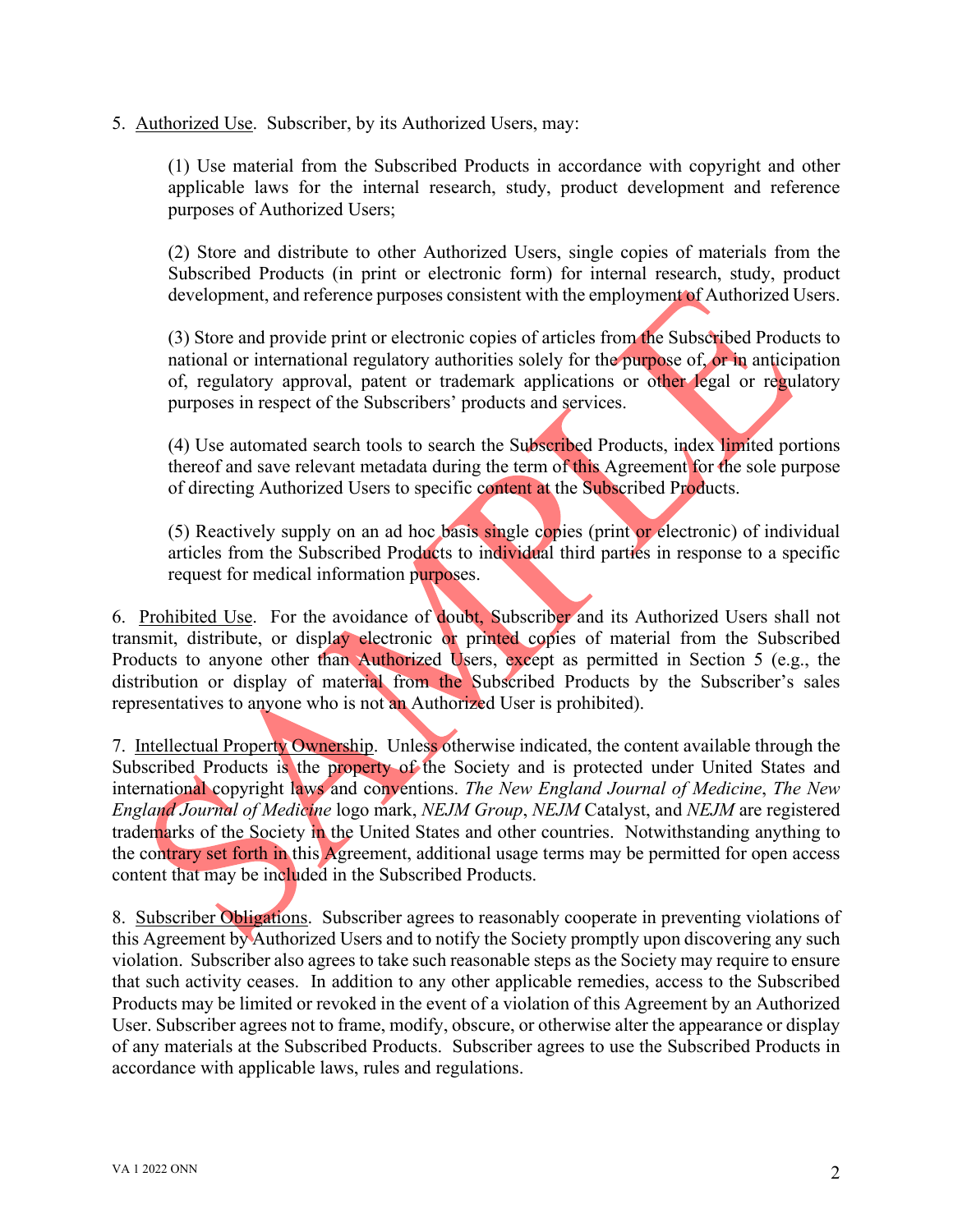9. Modifications and Availability. The Society will make reasonable efforts to keep the Subscribed Products available twenty-four hours per day, seven days a week. However, owing to technical failures, routine maintenance, or other unforeseen circumstances, availability may be limited, and the Society will not be responsible for the non-availability of the Subscribed Products.

10. Warranty. The Society warrants that use of the Subscribed Products in accordance with this Agreement will not infringe the intellectual property rights of any third party.

11. Disclaimer. Content available through the Subscribed Products is the result of research and/or contribution by independent individuals or organizations. The Society is not responsible for the accuracy of any data or conclusions reported in such content. The Subscribed Products are intended for educational, research, and reference purposes only and should not be substituted for the advice of a qualified health care professional.

EXCEPT FOR THE EXPRESS WARRANTY STATED IN THIS AGREEMENT, AND TO THE EXTENT PERMITTED BY APPLICABLE LAW, THE SUBSCRIBED PRODUCTS ARE PROVIDED "AS IS" WITHOUT WARRANTY OF ANY KIND, EITHER EXPRESS OR IMPLIED AND THE SOCIETY EXPRESSLY DISCLAIMS ALL WARRANTIES AND REPRESENTATIONS OF ANY KIND WITH RESPECT TO THE SUBSCRIBED PRODUCTS, INCLUDING BUT NOT LIMITED TO, ANY EXPRESS OR IMPLIED WARRANTY AS TO MERCHANTABILITY OR FITNESS FOR A PARTICULAR PURPOSE.

12. Limitation of Liability. In no event will the Society, its employees, officers, members, agents, or licensors be liable for lost profits or any special, incidental, indirect, or consequential damages of any kind, or any damages resulting from the inability to use, or the use of, the Subscribed Products, whether or not advised of the possibility of such damages, or on any theory of liability arising out of or in connection with the use or performance of the Subscribed Products.

13. Termination. Either party may terminate this Agreement at any time by providing the other party with thirty (30) days written notice. In the event of such termination, Subscriber shall receive a pro-rated refund of the Fee for the un-expired portion of the subscription term. The foregoing shall be Subscriber's sole and exclusive remedy with respect to any such termination. However, in the event of a breach of this Agreement by either party that is likely to cause substantial or irreparable harm to the other party, the thirty (30) day notice period shall be waived. On termination, or expiration, all rights and obligations of the parties shall automatically terminate unless otherwise provided herein.

14. Miscellaneous. This Agreement represents the entire understanding of the parties in relation to the subject matter hereof and supersedes all prior agreements, negotiations, understandings, representations, statements and writings between the parties relating thereto. Subscriber may not assign or transfer, directly or indirectly, all or part of its rights or obligations under this Agreement without the prior written consent of the Society. The Society reserves the right to modify, suspend, or discontinue all or any part of the Subscribed Products at any time. Either party's failure to perform any obligation under this Agreement as a result of conditions beyond its control, such as, but not limited to, war, strikes, floods or other natural disasters, embargos, governmental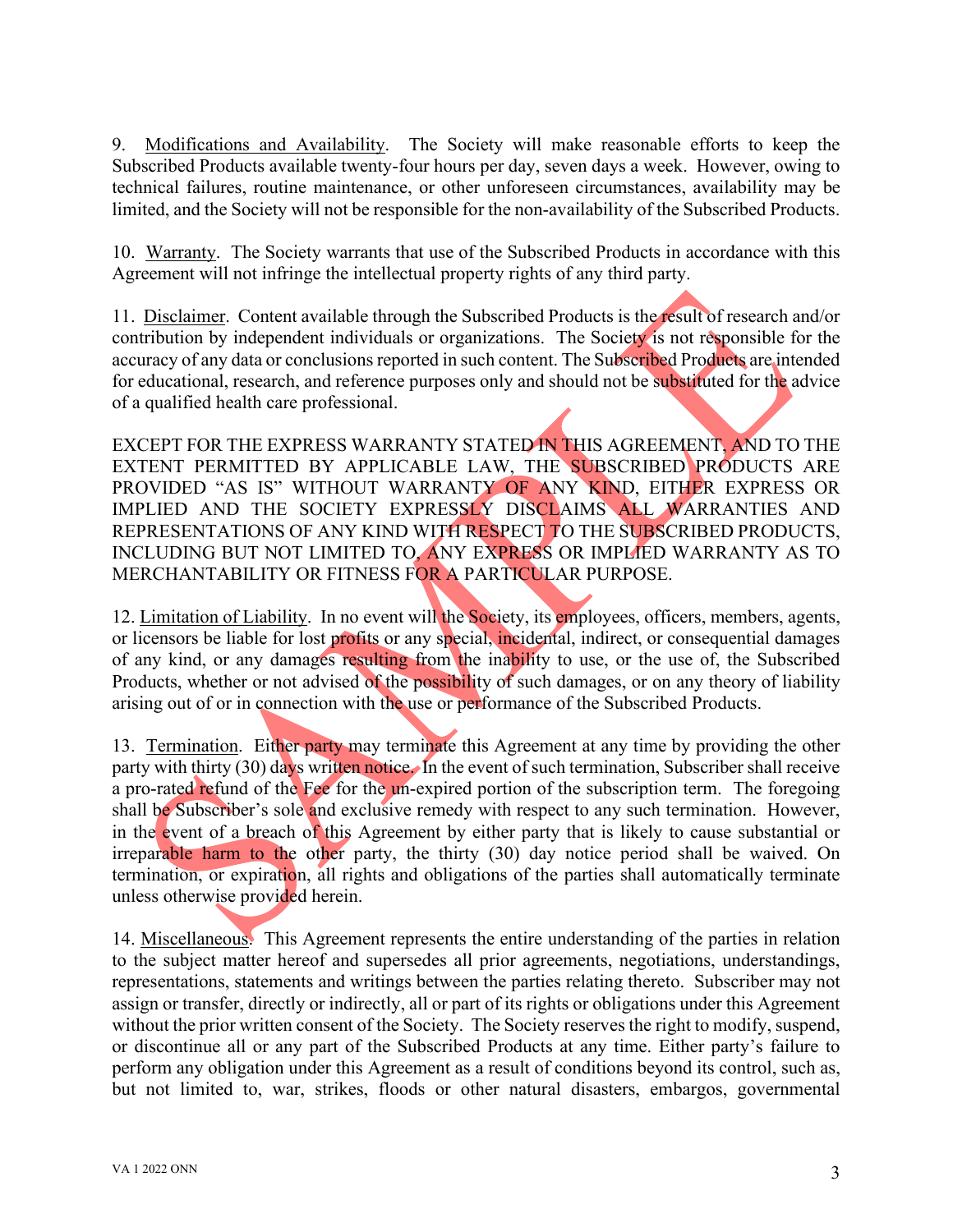restriction, or power failures, terrorism, or damage or destruction of network facilities or services, shall not be deemed a breach of this Agreement. The United Nations Convention on Contracts for the International Sale of Goods will not govern this Agreement. Any purchase order or other instrument that Subscriber may use for the Subscribed Products is for its internal purposes only and shall not amend any provision of this Agreement. This Agreement shall be construed and enforced in accordance with the laws of the Commonwealth of Massachusetts, United States of America, without regard to its conflict of laws rules. Any controversy arising out of or relating to this Agreement shall be brought in the federal or state courts located in Massachusetts and the parties hereby consent to the jurisdiction of such courts. The failure of either party to enforce any right or obligation under this Agreement shall not be deemed a waiver thereof and shall not prevent the later enforcement of any right or obligation.

15. Schedules. This Agreement includes Schedules A and B, which are incorporated as if fully set forth herein.

 $\mathcal{L} = \{ \mathcal{L} \mid \mathcal{L} \in \mathcal{L} \}$ 

Subscriber

Authorized Signature

Printed Name of Authorizing Person

 $\mathcal{L}$ 

 $\mathcal{L}=\mathcal{L}=\mathcal{L}=\mathcal{L}=\mathcal{L}=\mathcal{L}=\mathcal{L}=\mathcal{L}=\mathcal{L}=\mathcal{L}=\mathcal{L}=\mathcal{L}=\mathcal{L}=\mathcal{L}=\mathcal{L}=\mathcal{L}=\mathcal{L}=\mathcal{L}=\mathcal{L}=\mathcal{L}=\mathcal{L}=\mathcal{L}=\mathcal{L}=\mathcal{L}=\mathcal{L}=\mathcal{L}=\mathcal{L}=\mathcal{L}=\mathcal{L}=\mathcal{L}=\mathcal{L}=\mathcal{L}=\mathcal{L}=\mathcal{L}=\mathcal{L}=\mathcal{L}=\mathcal{$ 

 $\mathcal{L}=\mathcal{L}$ 

\_\_\_\_\_\_\_\_\_\_\_\_\_\_\_\_\_\_\_\_\_\_\_\_\_\_\_\_\_\_\_\_ \_\_\_\_\_\_\_\_\_\_\_\_\_\_\_\_\_\_\_\_\_\_\_\_\_\_\_

Date Date Date

Title of Authorizing Person Massachusetts Medical Society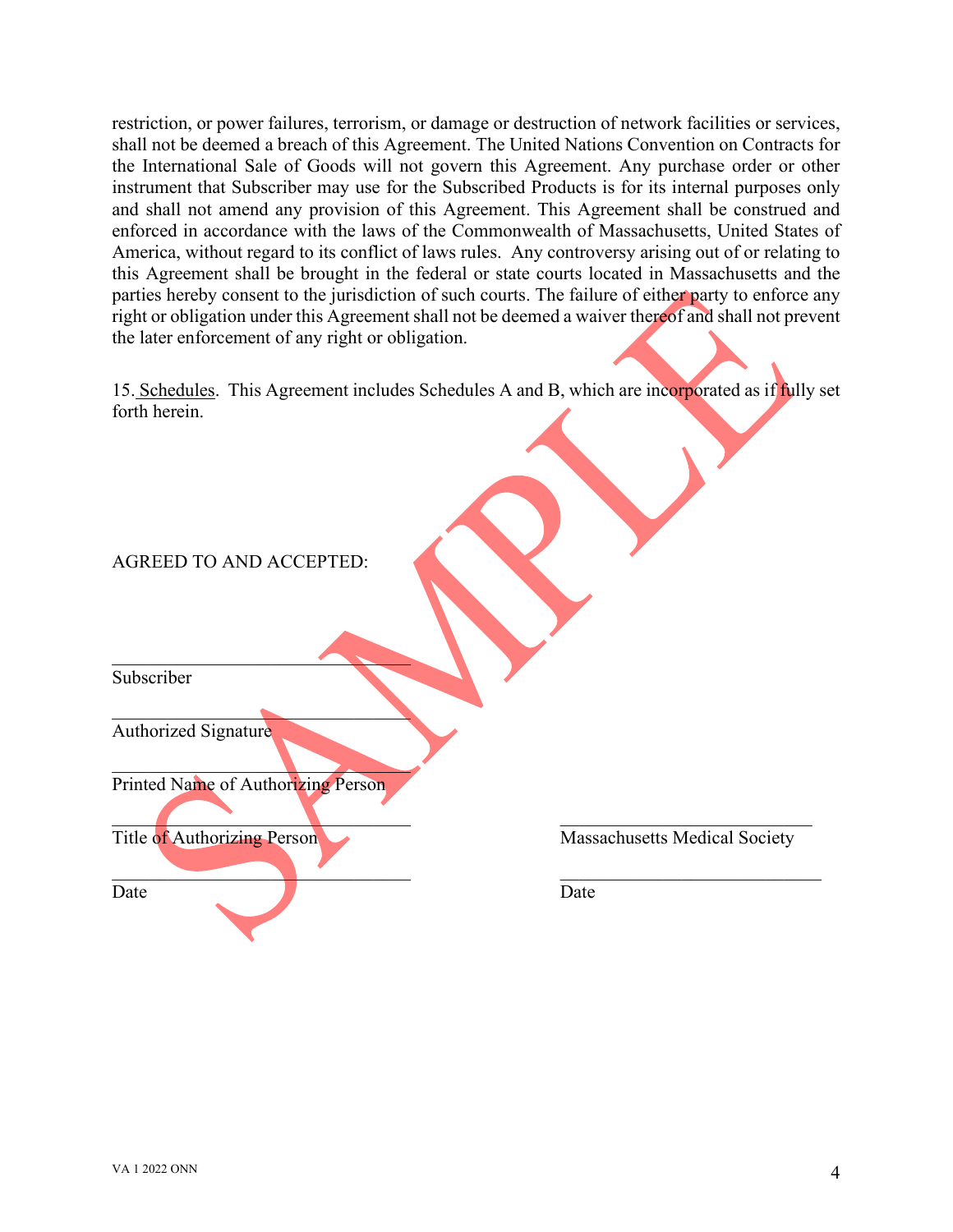#### **Schedule A**

### **NEJM Group Subscription**

#### **Subscribed Products:**

- [ NEJM.org (Vol. 322 to the present)
- [ ] NEJM Journal Watch (1987 to the present)
- [ ] NEJM Catalyst Innovations in Care Delivery (Vol. 1 to present)
- [ ] NEJM Evidence (Vol. 1 to present)

## **Post-Cancellation Access to Subscribed Content**

Upon termination or expiration of Subscriber's subscription (except if termination is due to a breach of this Agreement by Subscriber), the Society will make commercially reasonable efforts to continue providing access for Subscriber and its Authorized Users to the content from the Subscribed Products published by the Society from the Effective Date through the date of termination or expiration ("Subscribed Content") subject to the provisions of this Agreement. Such access shall be subject to the Society's continued right to provide access either through a computer network owned and operated by the Society or an approved third-party archive provider, which may or may not charge a fee.

#### **Safeguarding Access**

The Society has entrusted Portico to preserve access to the Subscribed Products if a natural disaster or other catastrophic scenario occurs. Following the unlikely occurrence of a triggering event where the Society or is designee is permanently and completely unable to provide access to the Subscribed Products, such content will remain protected and available in the Portico archive.

## **Usage Data Reports**

The Society will make usage data reports available to Subscriber on a monthly basis for Subscriber's internal use. Such usage reports will adhere to the specifications of the COUNTER Code of Practice.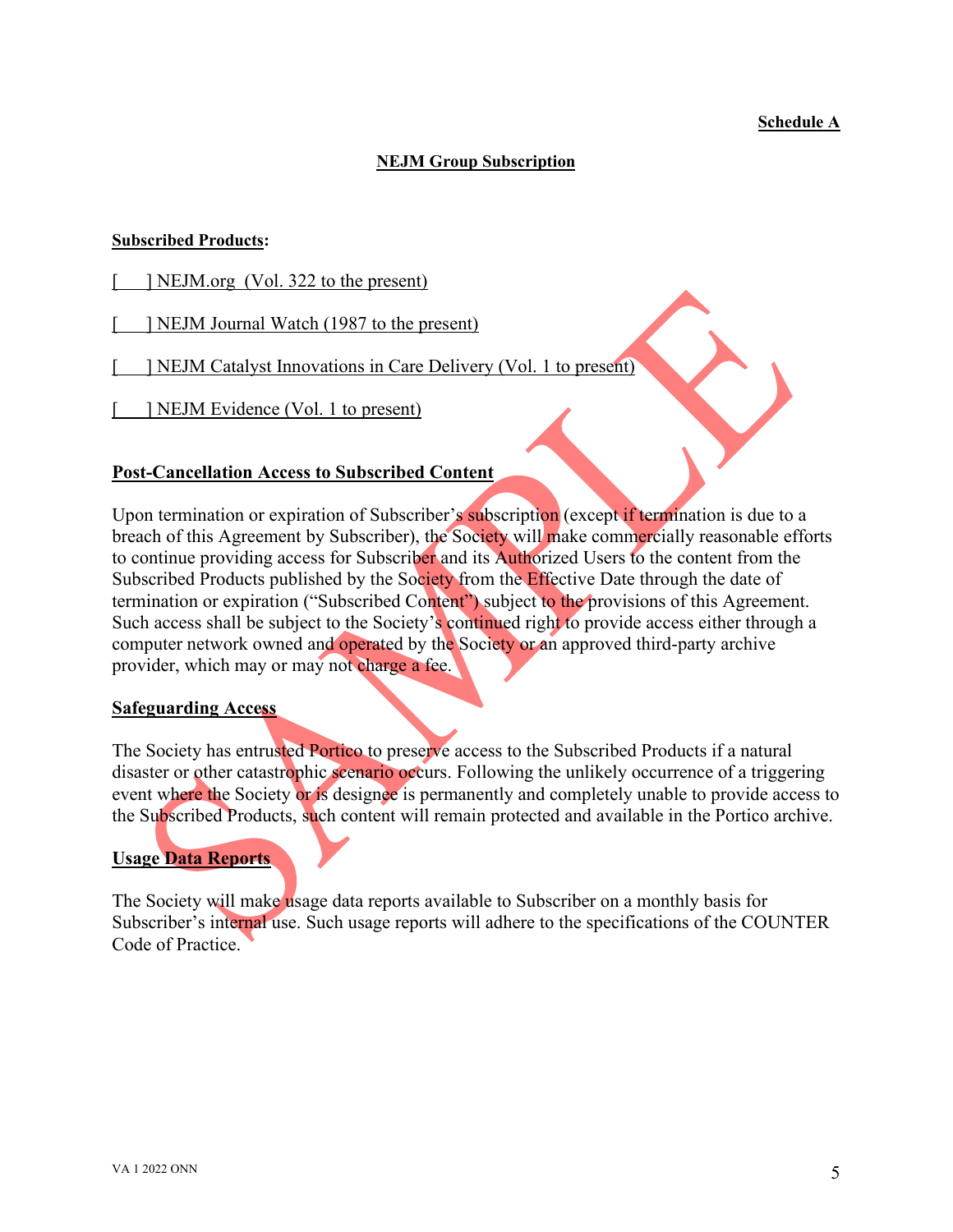# *NEJM Group Subscription Agreement* **Corporate Access Activation Form**

# **Subscriber Contact Information:**

| Company Name:                       |  |
|-------------------------------------|--|
|                                     |  |
| Address 2:                          |  |
| City:                               |  |
| Zip/Postal Code:<br>State/Province: |  |
| Country (if other than US):         |  |
| Title:<br><b>Contact Name:</b>      |  |
| Email:<br>Telephone:                |  |
|                                     |  |
|                                     |  |
|                                     |  |
| <b>Payment Information:</b>         |  |

*Note*: Payment must be in US dollars. For additional payment information, please consult your invoice.